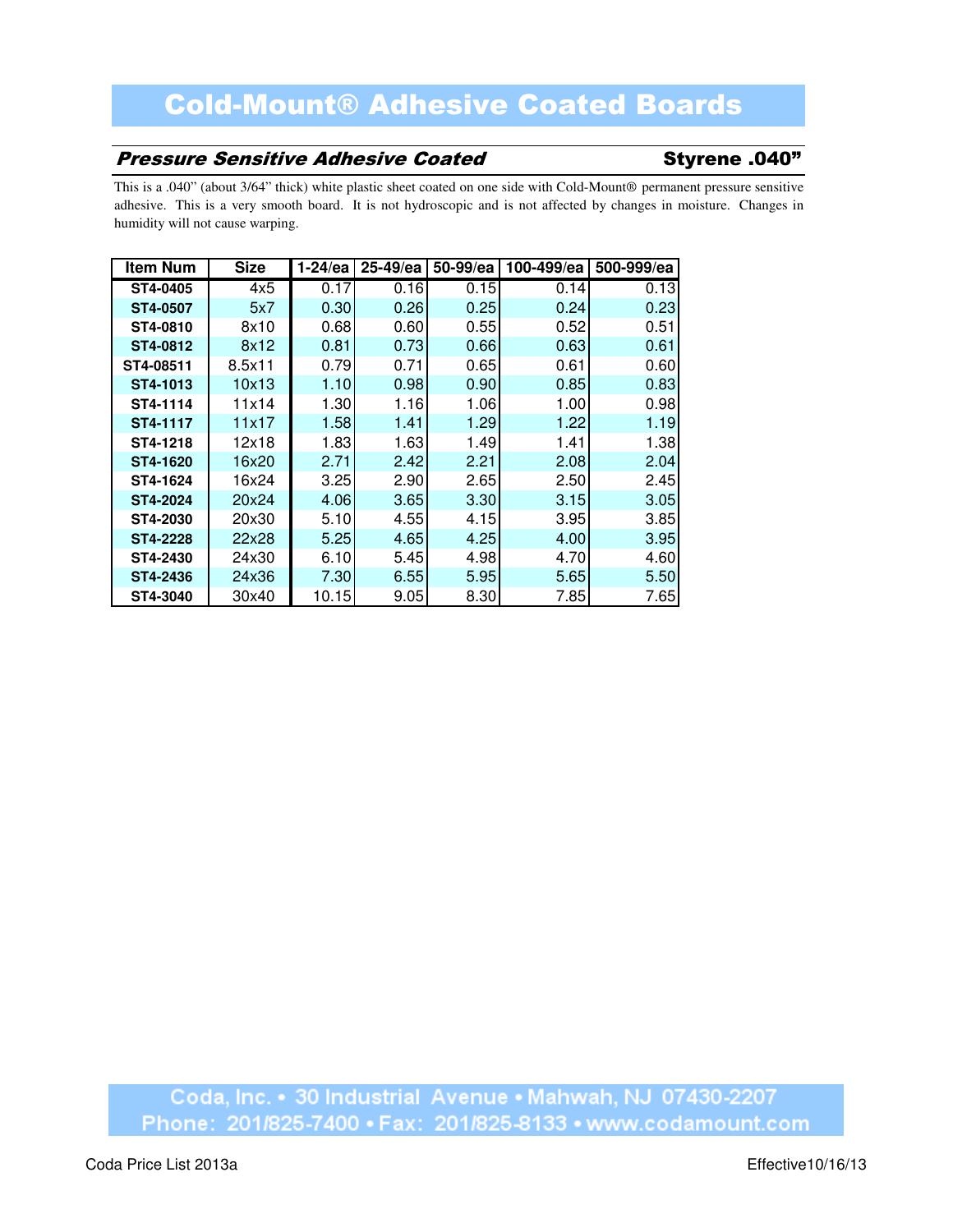## Cold-Mount® Adhesive Coated Boards

### Pressure Sensitive Adhesive Coated Styrene .080"

This white plastic mount is .080" (just under 3/32") thick. It is more rigid than the thinner .040" thick styrene boards.

| <b>Item Num</b> | <b>Size</b> | 1-24/ea | 25-49/ea | 50-99/ea | 100-499/ea | 500-999/ea |
|-----------------|-------------|---------|----------|----------|------------|------------|
| ST8-0405        | 4x5         | 0.27    | 0.24     | 0.22     | 0.21       | 0.20       |
| ST8-0507        | 5x7         | 0.46    | 0.41     | 0.38     | 0.36       | 0.35       |
| ST8-0810        | 8x10        | 1.06    | 0.95     | 0.86     | 0.81       | 0.79       |
| ST8-0812        | 8x12        | 1.26    | 1.12     | 1.05     | 0.98       | 0.95       |
| ST8-08511       | 8.5x11      | 1.22    | 1.09     | 0.99     | 0.94       | 0.92       |
| ST8-1013        | 10x13       | 1.76    | 1.57     | 1.44     | 1.35       | 1.33       |
| ST8-1114        | 11x14       | 2.02    | 1.80     | 1.65     | 1.56       | 1.52       |
| ST8-1117        | 11x17       | 2.44    | 2.18     | 1.99     | 1.88       | 1.84       |
| ST8-1218        | 12x18       | 2.82    | 2.52     | 2.30     | 2.17       | 2.13       |
| ST8-1620        | 16x20       | 4.18    | 3.75     | 3.41     | 3.22       | 3.15       |
| ST8-1624        | 16x24       | 5.02    | 4.50     | 4.10     | 3.90       | 3.80       |
| ST8-2024        | 20x24       | 6.30    | 5.65     | 5.15     | 4.85       | 4.75       |
| ST8-2030        | 20x30       | 7.85    | 7.00     | 6.40     | 6.05       | 5.95       |
| ST8-2228        | 22x28       | 8.10    | 7.25     | 6.65     | 6.25       | 6.10       |
| ST8-2430        | 24x30       | 9.42    | 8.40     | 7.70     | 7.25       | 7.10       |
| ST8-2436        | 24x36       | 11.30   | 10.10    | 9.25     | 8.75       | 8.55       |
| ST8-3040        | 30x40       | 15.70   | 14.10    | 12.80    | 12.10      | 11.85      |

Coda, Inc. • 30 Industrial Avenue • Mahwah, NJ 07430-2207 Phone: 201/825-7400 • Fax: 201/825-8133 • www.codamount.com